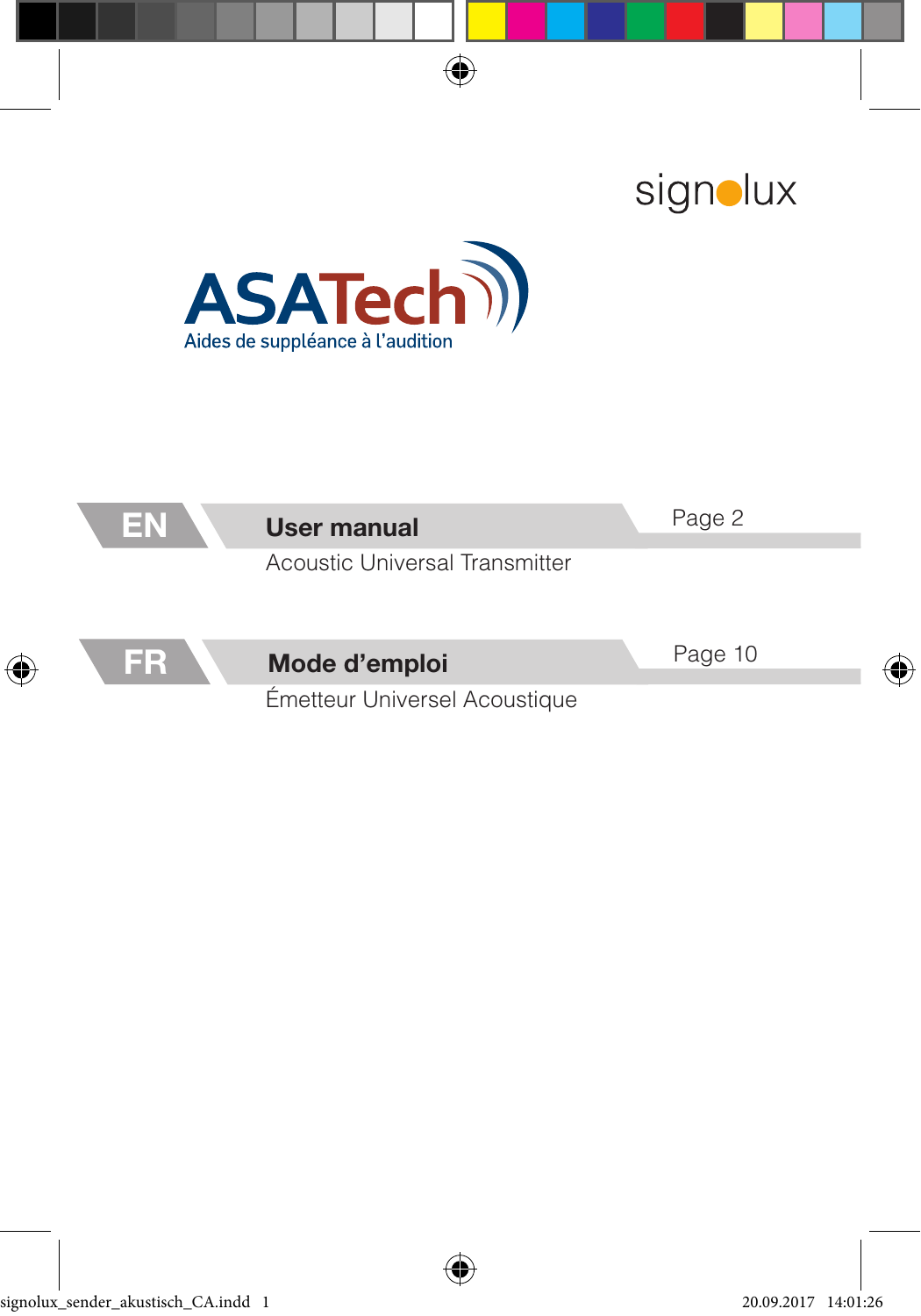## Figure 1: View of top / side / front

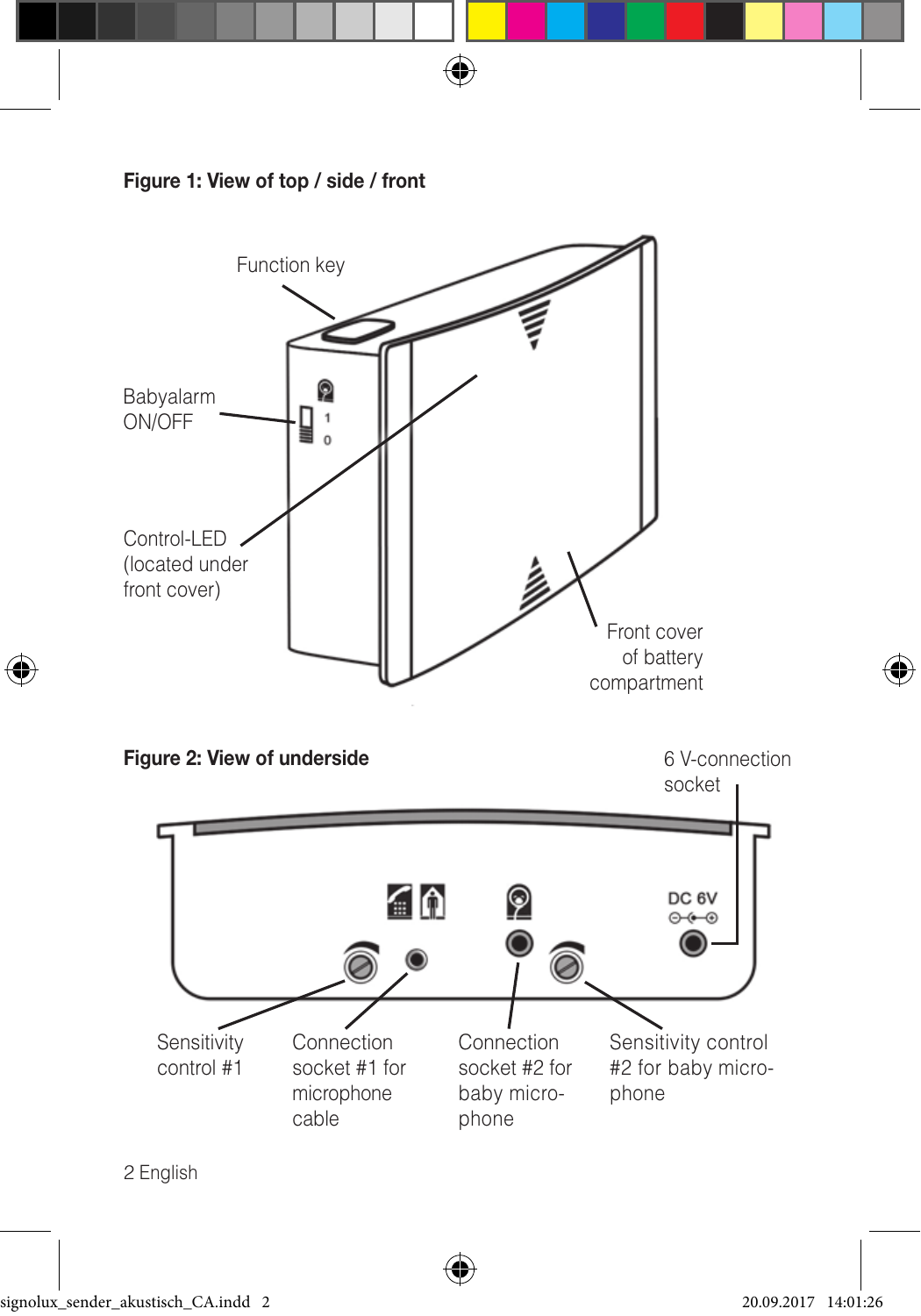Congratulations on purchasing your »*Acoustic universal transmitter*«.

You have chosen a modern and reliable system. Please read these operating instructions thoroughly. They tell you how to set up the system correctly and explain all the system's features to you.

## Checking the package contents

Please check if the following parts are included in the package:

- »Acoustic universal transmitter«
- 3 x battery type AAA
- Microphone cable
- Wall mount
- 2 screws
- 2 walll dowels
- User manual
- Warranty card

If any parts are missing, please immediately contact your dealer or the manufacturer directly.



# Safety instructions

- Prior to putting the device into operation and using it, kindly read this manual thoroughly and in full.
- Store this operating manual in a safe place so that it is also accessible for other users at any time.
- When using power tools always follow the instructions of the manufacturer and wear suitable protective equipment (e.g. protective goggles).

- Kindly check before starting to drill if there are any hidden electric cables and water pipes in the walls. In case of doubt we recommend using a a cable detector.

# Functioning principle

The »*Acoustic universal transmitter*« registers acoustic events by means of a microphone and in consequence generates radio signals. The radio signals are transmitted to all accordingly programmed »signolux«-receivers within range.

The receivers convert the radio signals into light-, vibration- or acoustic signals (depending on the type of receiver).

# Setup

# Inserting / replacing the batteries

To insert the 3 AAA-batteries, first remove the front cover in order to access the battery compartment:

- Push the front plastic cover upwards. A certain resistance, caused by the latching, has to be overcome. (Figure 3)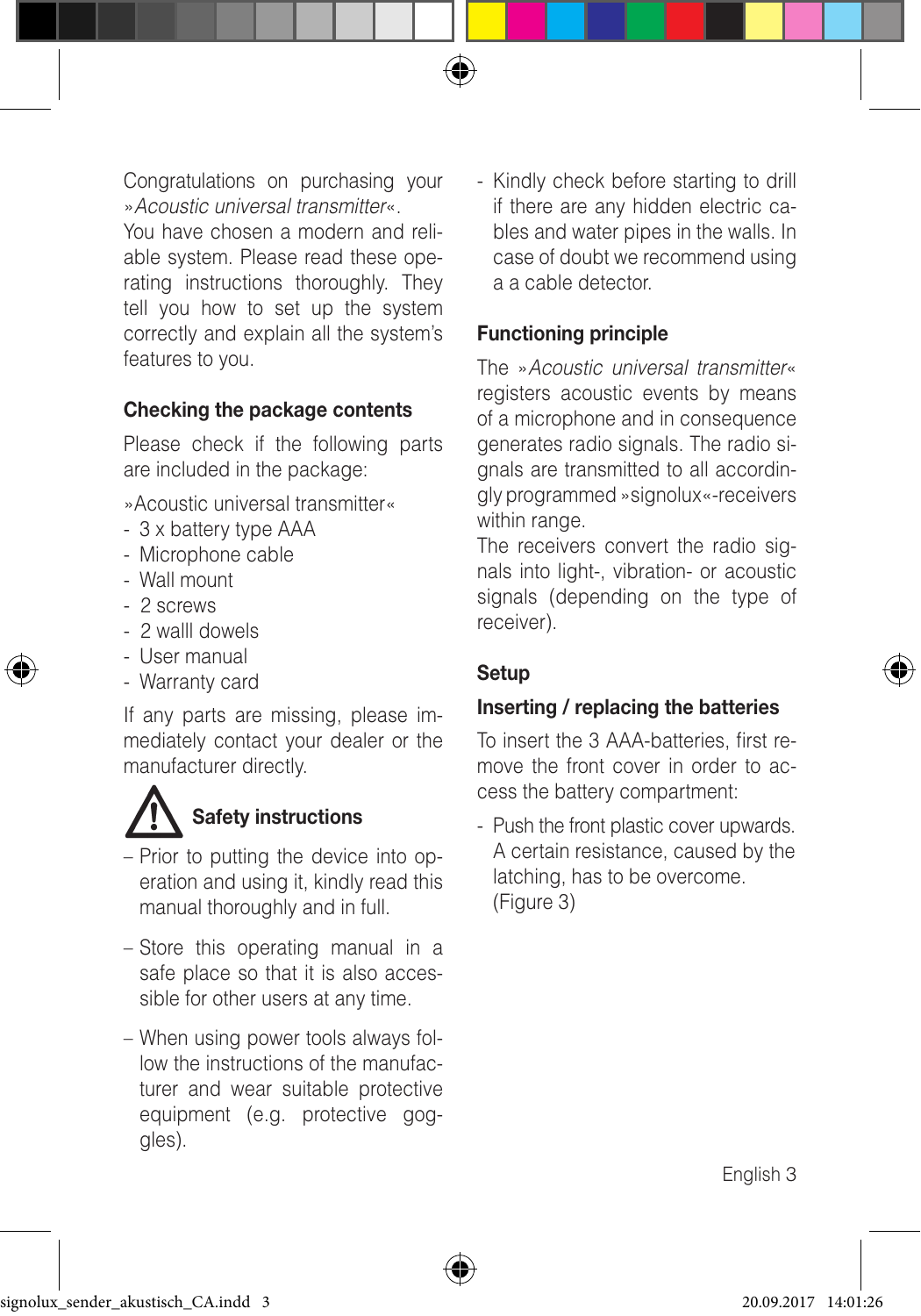

# Figure 3

- The plastic cover can now be taken off, the battery compartment has become accessible.
- Insert the 3 AAA-batteries. Ensure the correct polarity of the batteries. (Figure 4)



# Figure 4

- Attach the plastic cover: Lay the cover onto the housing with approx 1 cm distance to the lower edge. (Figure 5)



# Figure 5

- Push the cover downwards until it clicks back onto the latching. The front cover is now in place again.

# Registering the transmitter with the receivers

The »*Acoustic universal transmitter*« has to be registered with every »signolux«-receiver, which is later supposed to react to it. By doing so, the type of signalization is also defined.

To register the transmitter, press and hold the according receiver's function key. The receiver's event symbols light up in sequence.

Release the function key as soon as the desired symbol is lit up.

Now press the function key of the »*Acoustic universal transmitter*«.

Wait for approx. 20 seconds and the test the setup by pressing the transmitter's function key. The receiver should now react, showing the according symbol.

Up to 8 transmitters can be assigned to a single symbol.

4 English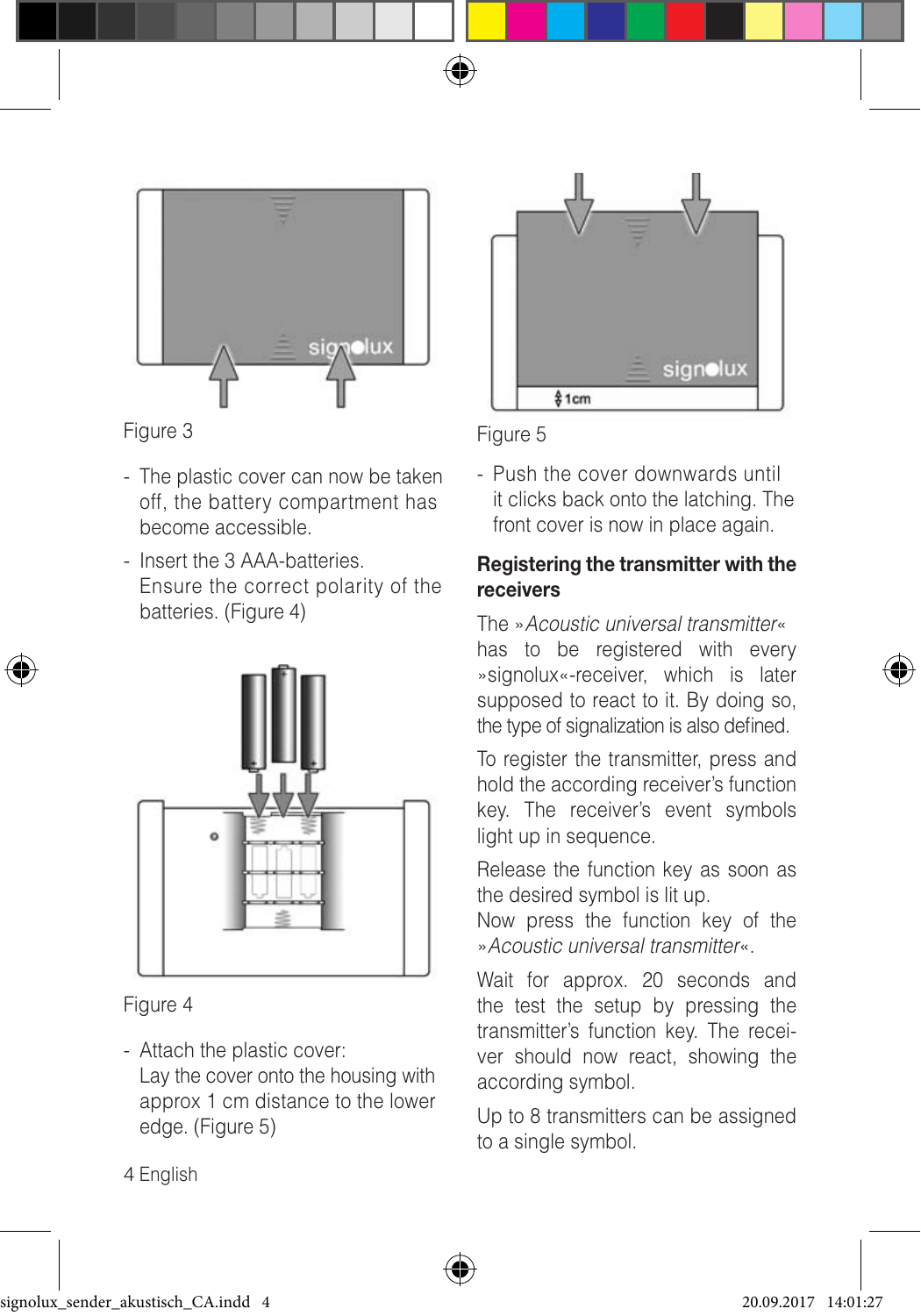# Installing the microphone cable

The »*Acoustic universal transmitter*« is able to react to acoustic signals (e.g. the ringing of a telephone or doorbell) due to a connected microphone. It then transmitts a radio signal to all assigned »signolux«-receivers within reach.

Use the adhesive ring to stick the microphone housing onto the acoustic output grill of your doorbell / telephone or intercom system.

To do this, pull off the backing foil from the adhesive ring on the microphone. Plug the microphone cable into socket #1 on the underside of the »*Acoustic universal transmitter*« .

To ensure an ideal functioning of the transmitter, please set the sensitivity control #1 in such a way that the transmitter securely reacts to the according acoustic signal.

Method:

- Set the sensitivity control #1 to the least sensitive (extreme left, turn counter-clockwise).
- Trigger the sound source and gradually adjust the sensitivity control (turn clockwise) until the transmitter reacts to the sound.

Please note: A sensitivity setting, adjusted too high, may result in false alarms.

Register the transmitter with the receivers, use a symbol matching the event (telephone symbol for the telephone etc).

# Setup as a baby alarm

The »*Acoustic universal transmitter*« can register a crying child and then transmit an according signal to all assigned »signolux«-receivers within reach.

To do so, it is neccessary to aquire the baby-microphone cable (Item no. A-4901-0, available as accessory).

The included microphone cable cannot be used for this purpose!

Mount the baby microphone in the proximity of the child's bed. A selfadhesive velcro band is supplied for this purpose.

# **For reasons of health and safety:**

**Make absolutely sure that the child cannot reach the microphone and / or the attached cable!** 

Plug the baby microphone cable into socket #2 of the underside of the »*Acoustic universal transmitter*«.

For a reliable transmission, the sensitivity control should be set in such a way that the transmitter reacts securely to the child's crying.

Method:

- Set the sensitivity control #2 to the most sensitive (extreme right, turn clockwise).
- Should the transmitter react to neglegible noises (e.g. snoring, sighing, sniffles), please decrease the sensitivity in small steps (turn counterclockwise) until the transmitter stops to react to the irrelevant sounds.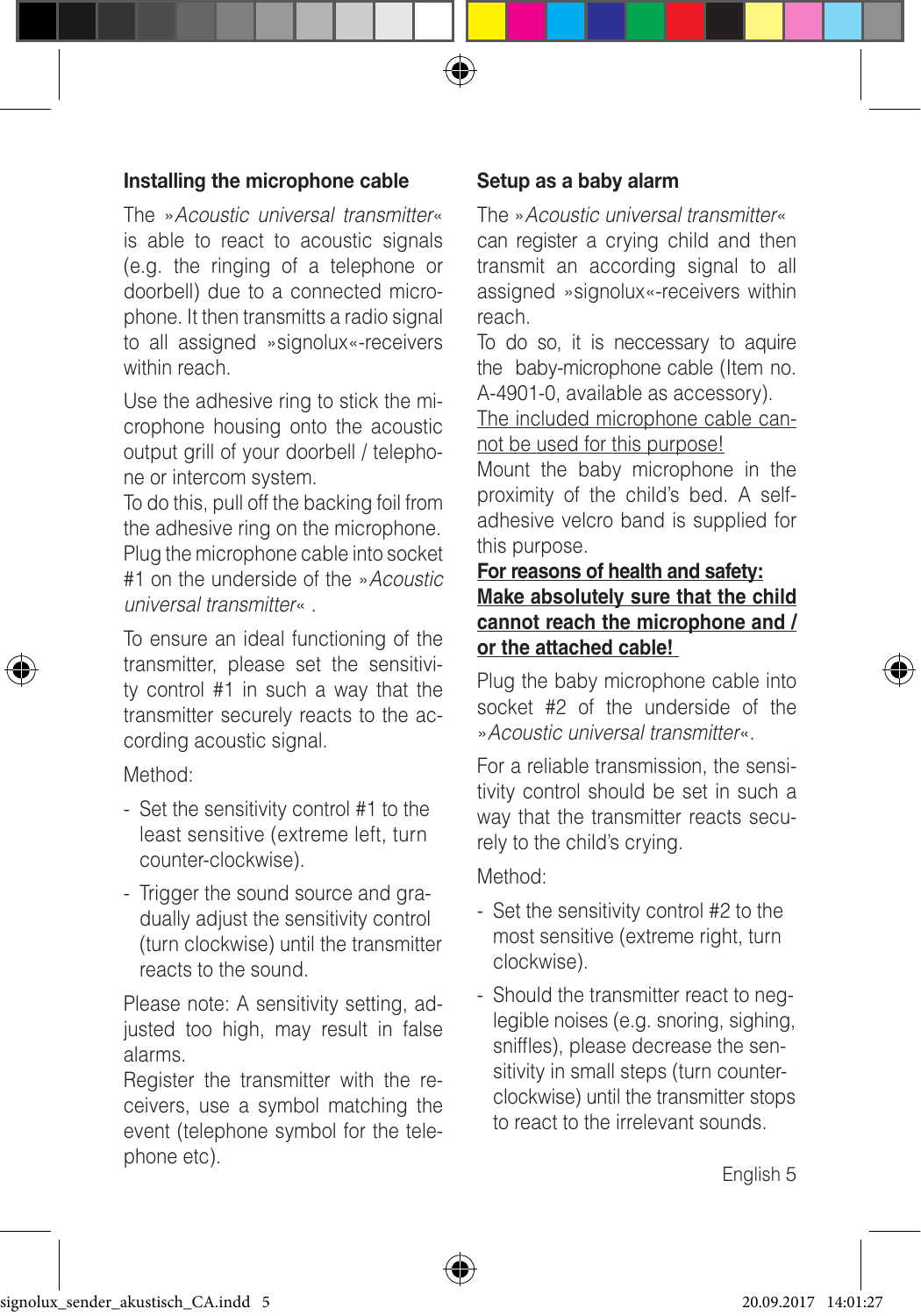The exact setting needs to be found by multiple changes to the sensitivity, in order to match your specific requirements.

Register the transmitter with the according receivers. When setting, use the baby symbol.

The baby alarm function can be conveniently switched on and off with the baby alarm switch (Figure 1).

#### **Please note:**

**Using the baby microphone requires a higher amount of energy from the transmitter. This causes the batteries to suffer a shorter life span, the stand-by time reduces down to approx. 100 days per battery change.** 

Therefore we emphasize on using the »signolux« power supply (Item no. A-2690-0, available as accessory) if the »*Acoustic universal transmitter*« is used as a baby alarm.

#### Mounting the »signolux«-transmitter

#### Important note:

Kindly keep in mind that metal parts and other building materials may interfere with the transmission of the radio signal. As they can be either visible or hidden at the desired mounting location you should always carry out a functional test at the mounting location before starting the mounting process, and, if required, choose a different mounting or installation location if the reception is not quaranteed.

The »signolux«-transmitter can be mounted using the supplied wall mount. To use it, fix the wall mount onto a wall (or rafter, cupboard etc.) When mounting onto a brick- or stone wall, you may need a power drill and stone bit to do so. Use the supplied wall plugs in this case. Once fixed, hang the »signolux« transmitter onto the wall mount bracket.

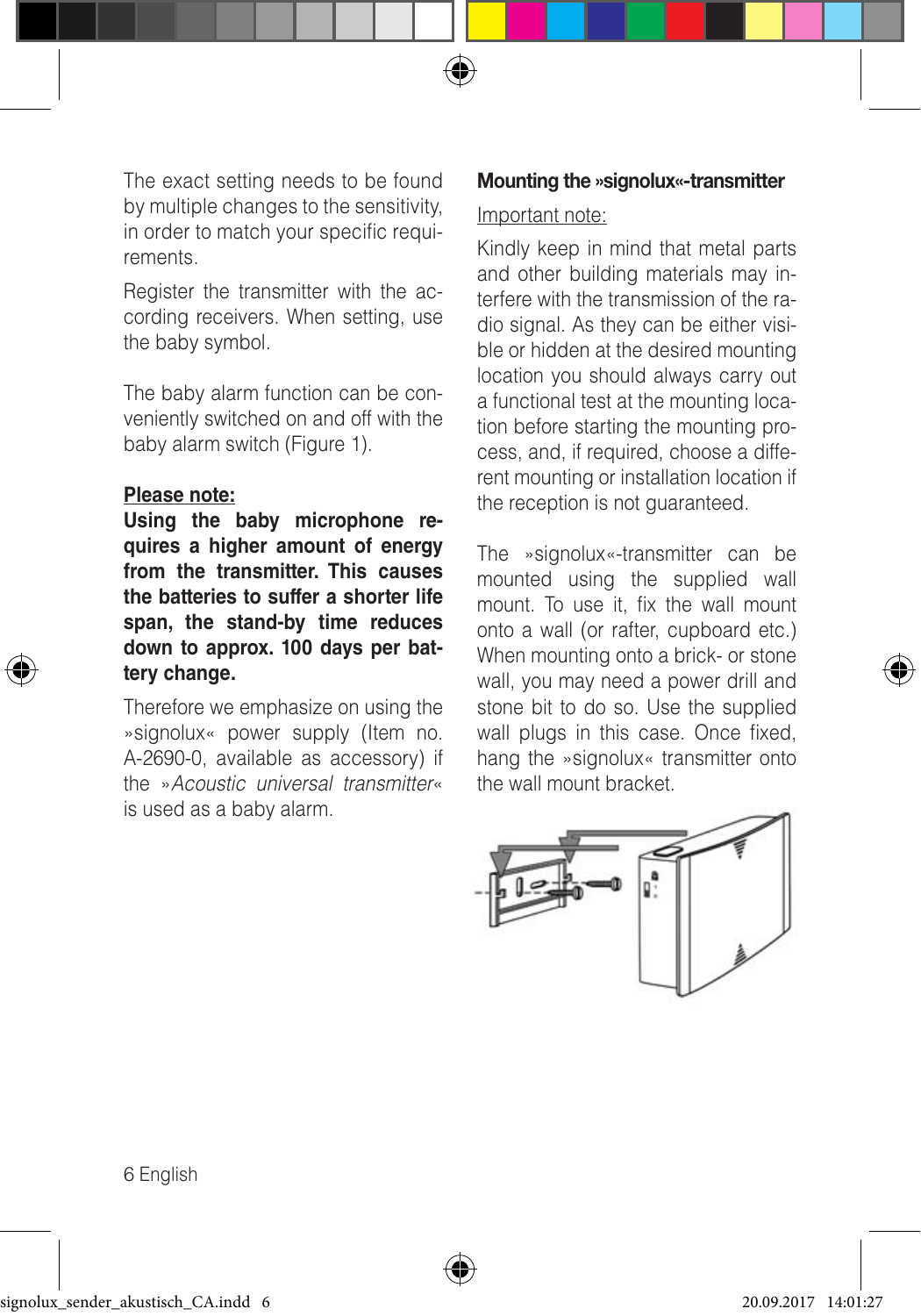#### Maintenance and care

The »*Acoustic universal transmitter*« does not require any maintenance. If the unit does become dirty, simply wipe it clean with a soft, damp cloth. Never use spirits, thinners or other organic solvents.

Do not set up the unit where it will be exposed to full sunlight for long periods. In addition it must be protected against excessive heat, moisture and severe mechanical shock.

Note: This product is not protected against splash water. Do not place any containers filled with water, such as flower vases, or anything with an open flame, such as a lit candle, on or near the product.

#### **Warranty**

The »*Acoustic universal transmitter*« is a very reliable product. Should a malfunction occur despite the unit having been set up and operated correctly, please contact your dealer or the manufacturer directly.

This warranty covers the repair of the product and returning it to you free of charge. It is essential that you send in the product in its original packaging, so do not throw the packaging away. The warranty does not apply to damage caused by incorrect handling or attempts to repair the unit by people not authorised to do so (destruction of the seal on the unit).

Repairs will only be carried out under

warranty if the completed warranty card is returned accompanied by a copy of the dealer's invoice/till receipt.

### Always specify the product number in any event.

 $\angle$  **Disposal** of used electrical and electronic units (appli cable in the countries of the European Union and other European countries with a separate collection system). The symbol on the product or the packaging indicates that this product is not to be handled as ordinary household waste but has to be returned to a collecting point for the recycling of electrical and electronic units. You protect the environment and health of your fellow man by the correct disposal of this product.

Environment and health are endangered by incorrect disposal. Material recycling helps to reduce the consumption of raw material. You will receive further information on the recycling of products from your local community, your communal disposal company or your local dealer.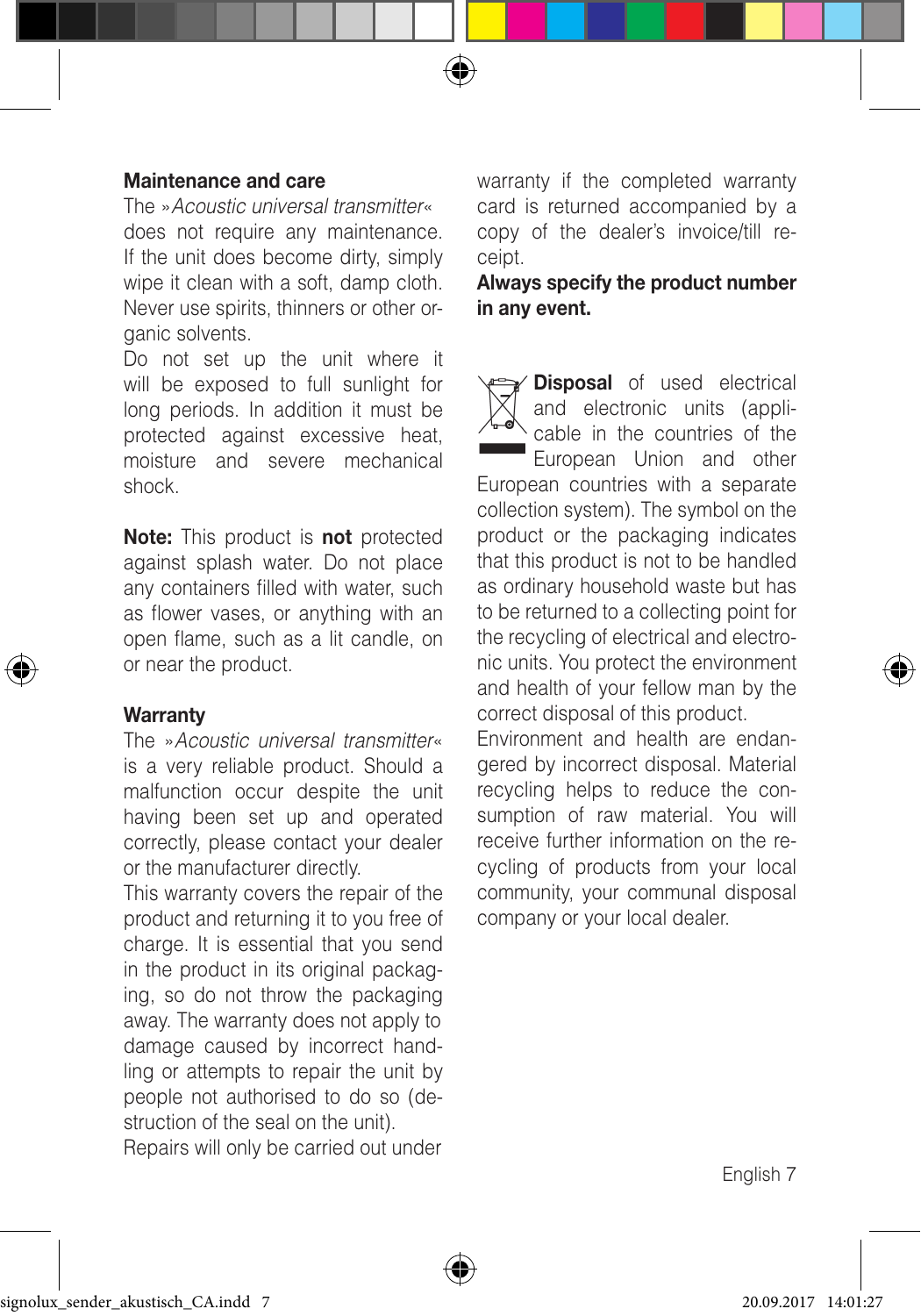| <b>Technical data</b> |                                                                                                                        |
|-----------------------|------------------------------------------------------------------------------------------------------------------------|
| Power supply:         | 3x size AAA batteries at 1.5 V<br>or                                                                                   |
|                       | 110V-230 V, 50/60 Hz; 6V DC 1000mA (accessory)                                                                         |
| Working range:        | 0 to $40^{\circ}$ C                                                                                                    |
| Radio frequency:      | 418 MHz / 915 MHz                                                                                                      |
| Height:               | 75 mm                                                                                                                  |
| Width:                | 122 mm                                                                                                                 |
| Depth:                | 38 mm                                                                                                                  |
| Weight:               | 128 g (without batteries)                                                                                              |
| Stand-by:             | Up to 1 - 2 years, at 5 signals per day, depending<br>upon the type and quality of battery used.                       |
|                       | Connected and activated baby microphone (side<br>switch on position "1") reduces stand-by time to<br>approx. 100 days. |

This device complies to the following IC standards: 47 CFR Part 15; 2013 RSS-210 ISSUE 8



Technical specifications subject to change without prior notice.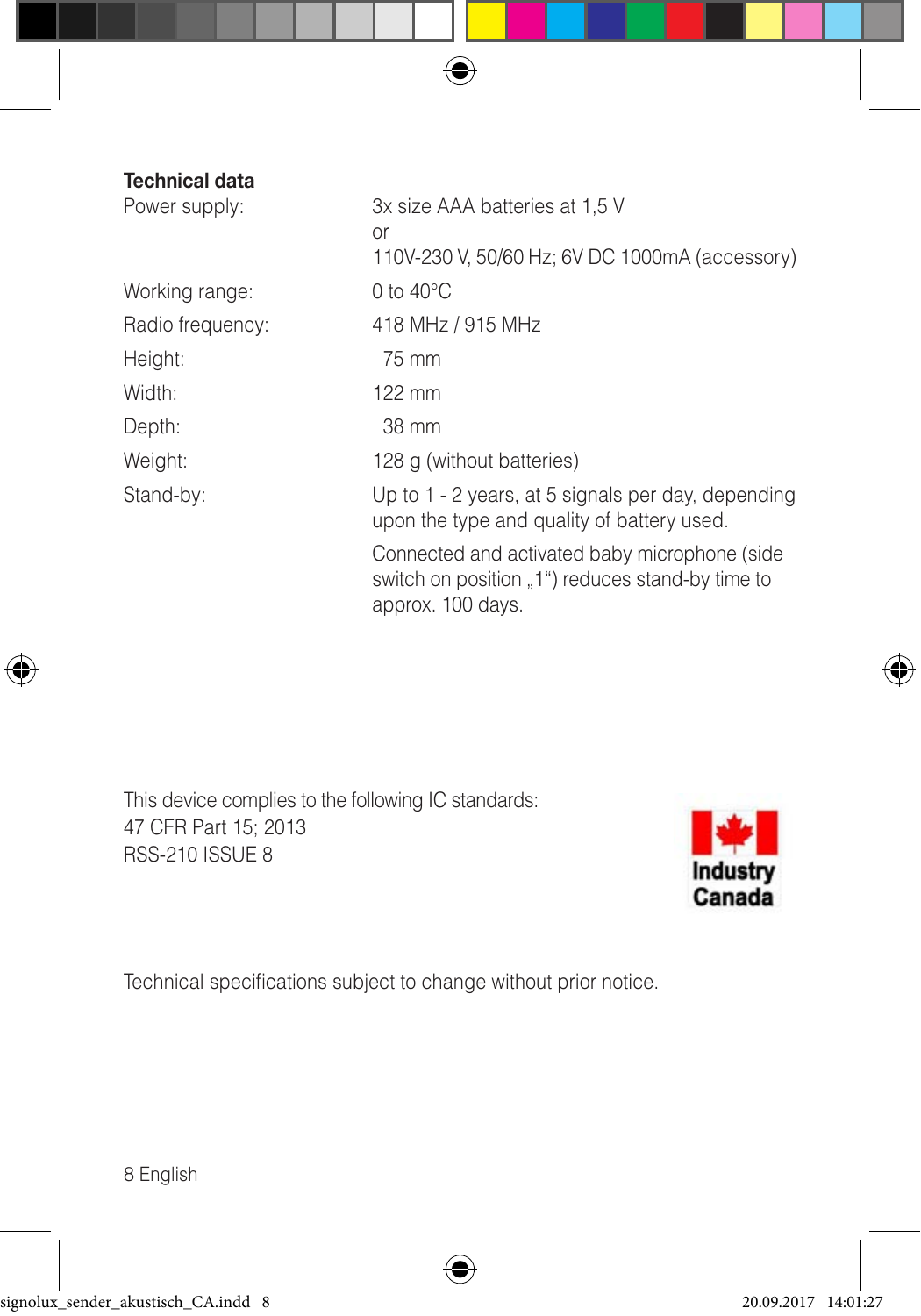English 9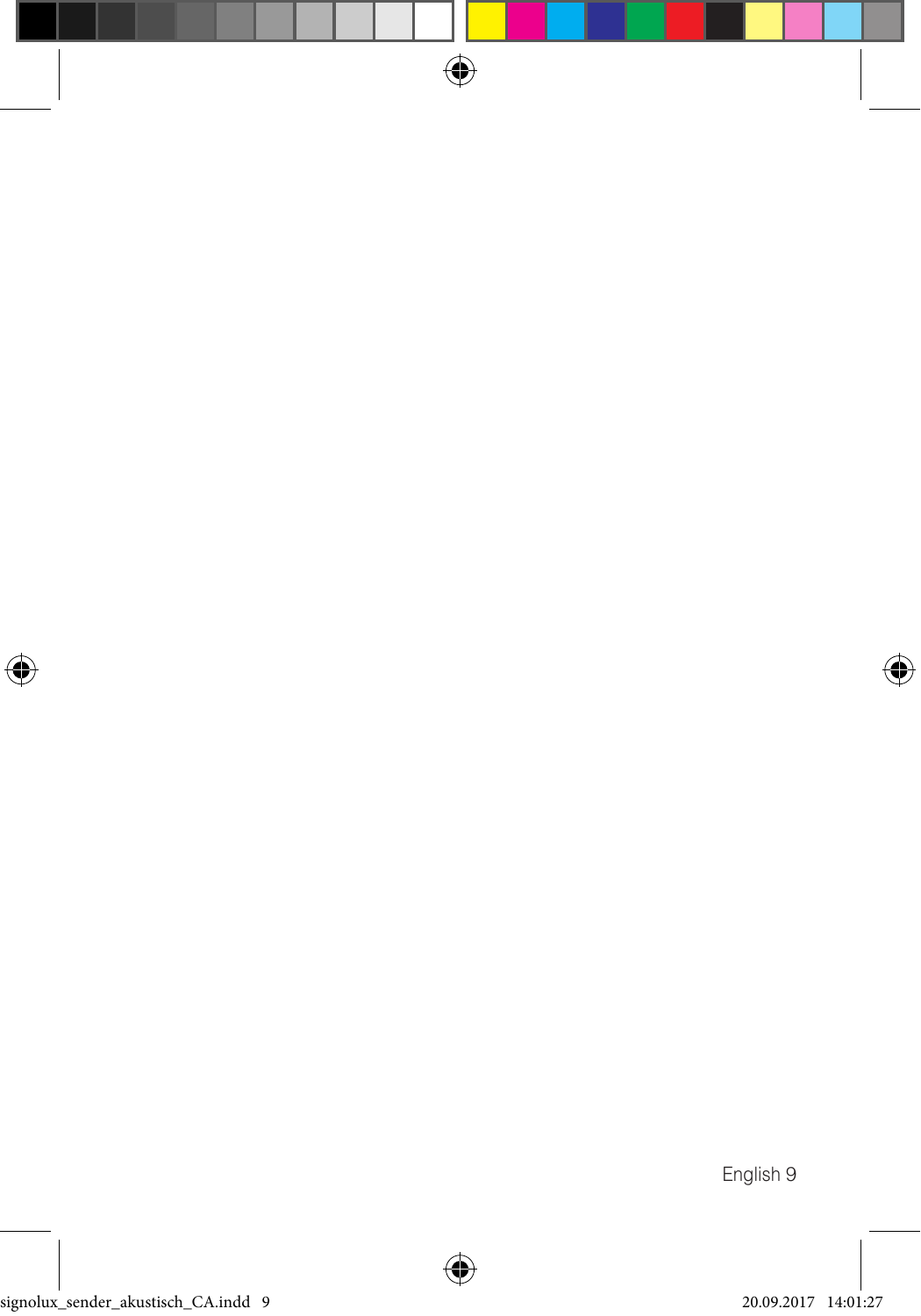# Figure 1 : Vue du haut, côté, face





Connecteur 6 V

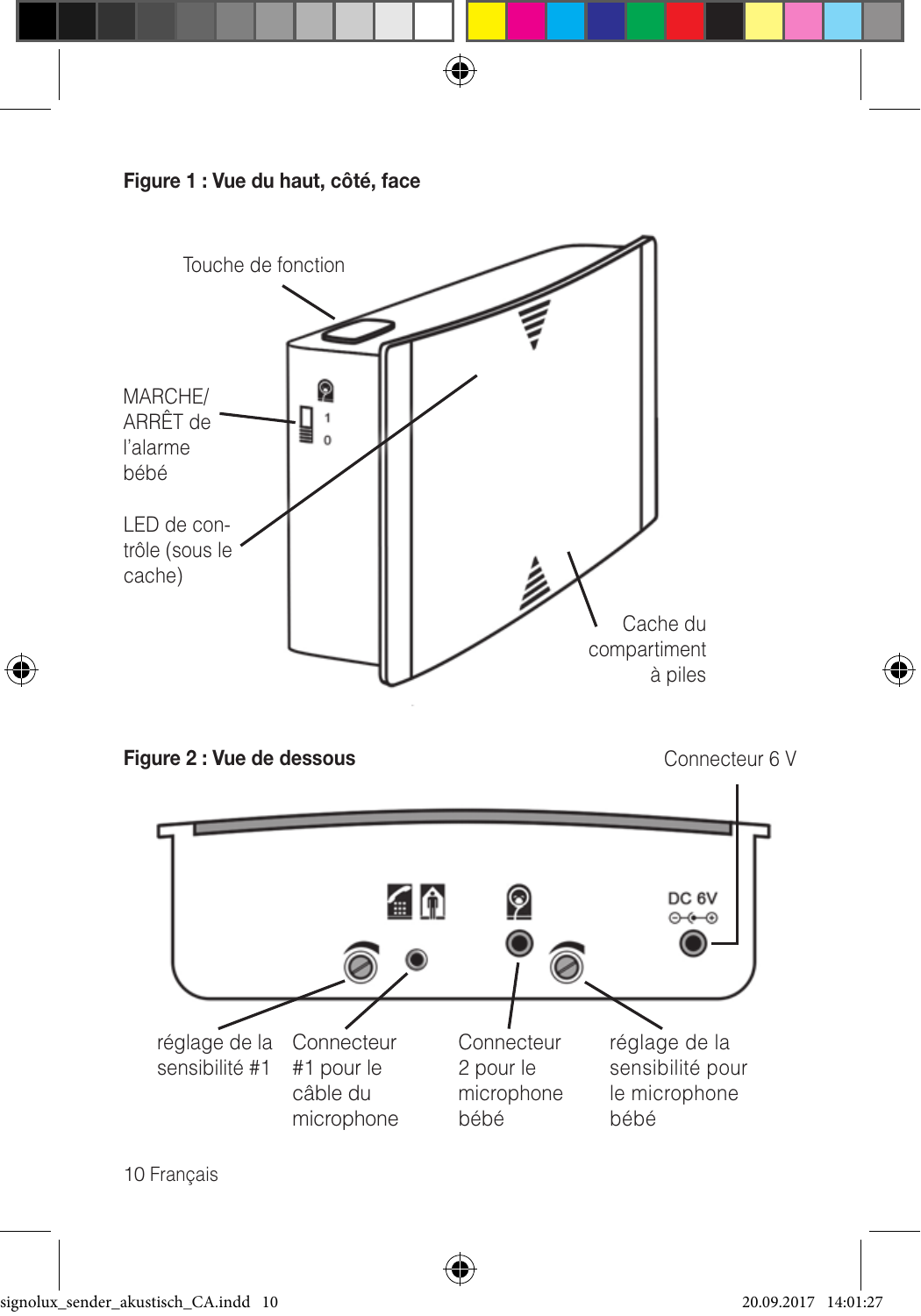Nous vous félicitons d'avoir acheté un appareil « signolux ». Vous avez opté pour un système moderne et fiable. Veuillez lire l'intégralité de ce mode d'emploi avec attention afin de mettre en service l'appareil correctement et de vous familiariser avec toutes les possibilités du système.

### Contenu standard livré

Veuillez vérifier si toutes les pièces énumérées ci-dessous sont incluses :

- « Émetteur universel acoustique »
- 3 piles AAA
- câble du microphone
- Fixation murale
- 2 vis
- 2 chevilles pour mur
- Mode d'emploi
- Carte de garantie

S'il manque des pièces, veuillez vous adresser aux revendeurs ou directement au fabricant.



# Consignes de sécurité

- Avant de mettre en service et d'utiliser l'appareil, veuillez lire attentivement et entièrement le mode d'emploi.
- Conservez soigneusement ce mode d'emploi pour qu'il soit également accessibles aux autres utilisateurs.
- Respectez toujours les consignes du fabricant et portez un équipement de protection adapté (par ex. lunettes de protection) lorsque vous

utilisez des outils électriques.

- Avant de commencer le perçage, vérifiez si des câbles électriques et des conduites d'eau sont cachés dans les murs. En cas de doute, il est recommandé d'utiliser un détecteur de câbles et de conduites.

# Principe de fonctionnement

L'« *Émetteur universel acoustique* » détecte les signaux acoustiques et les transforme en impulsions radio. Ces impulsions radio sont transmises à tous les récepteurs Signolux à portée de réception et réglés en conséquence.

Les récepteurs transforment les impulsions radio en signaux lumineux, en vibrations ou en signaux sonores (en fonction du type de récepteur).

### Mise en service

# Installer et remplacer les piles

Pour installer les 3 piles AAA, vous devez d'abord ouvrir le compartiment à piles :

- Glissez le cache en plastique vers le haut. Vous devez passer outre la résistance de l'encliquetage. (fig. 3)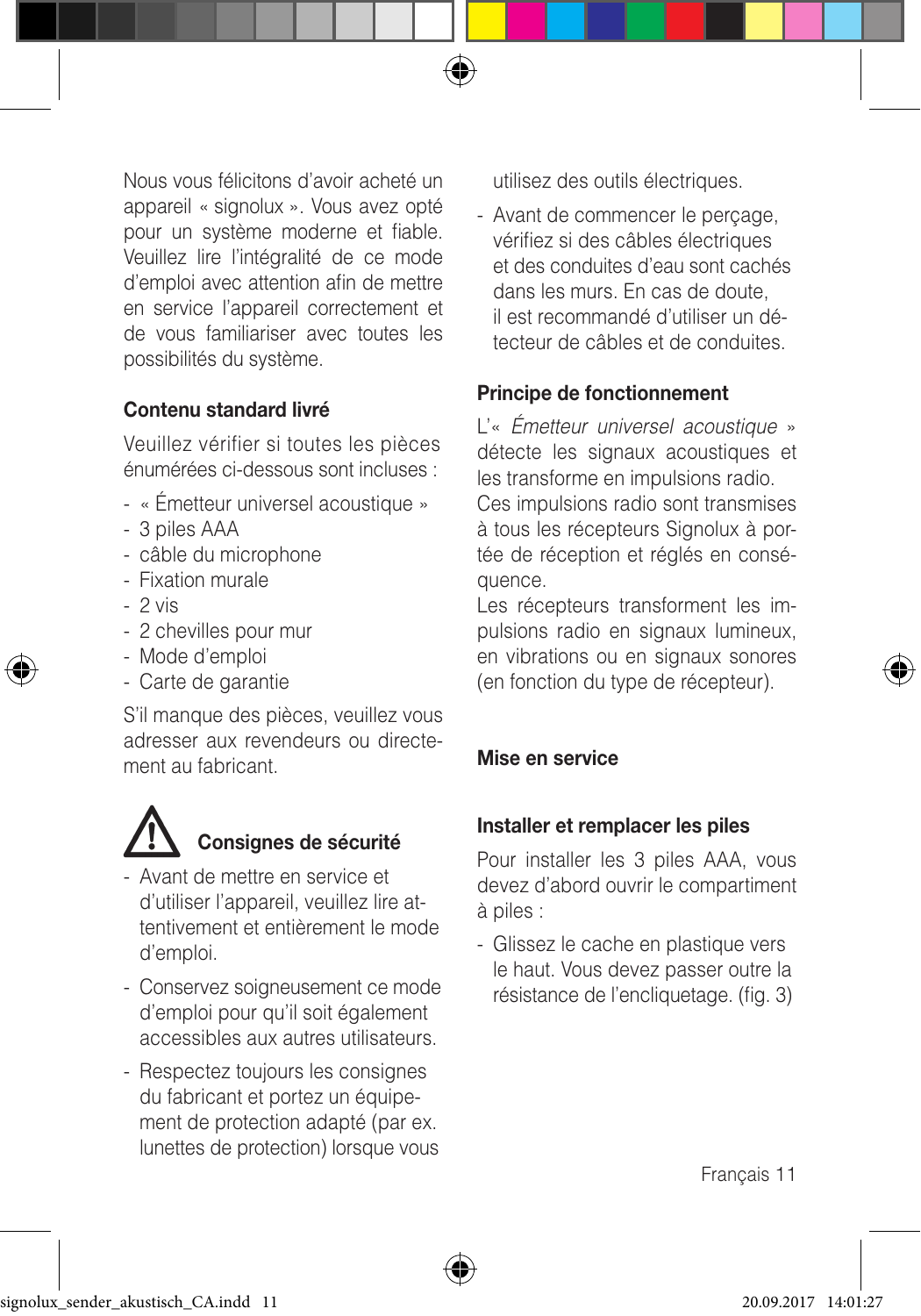

# Figure 3

- Le cache en plastique peut maintenant être retiré, le compartiment à piles est ouvert.
- Installez les trois piles AAA. Veillez à respecter la polarité. (fig. 4)



# Figure 4

- Replacez le cache en plastique : placez le cache à 1 cm du bord inférieur du boîtier. (fig. 5)



# Figure 5

- Glissez le cache en plastique vers le bas jusqu'à ce qu'il s'encliquette. Le cache est désormais à nouveau fermé.

# Enregistrement de l'émetteur au niveau du récepteur

L'« *Émetteur universel acoustique* » doit être enregistré au niveau de chaque récepteur Signolux qui est censé capter ses signaux. Cela détermine également le type de message.

Pour cela, maintenez la touche de fonction du récepteur enfoncée durant quelques secondes. Les symboles du récepteur s'allument les uns après les autres.

Lâchez la touche dès que le symbole souhaité s'allume.

Appuyez ensuite sur la touche de fonction de l'«*Émetteur universel acoustique* ».

Attendez 20 secondes et testez ensuite le fonctionnement en actionnant la touche de fonction de l'émetteur.

Il est possible d'enregistrer 8 émetteurs différents sur un symbole d'émetteur.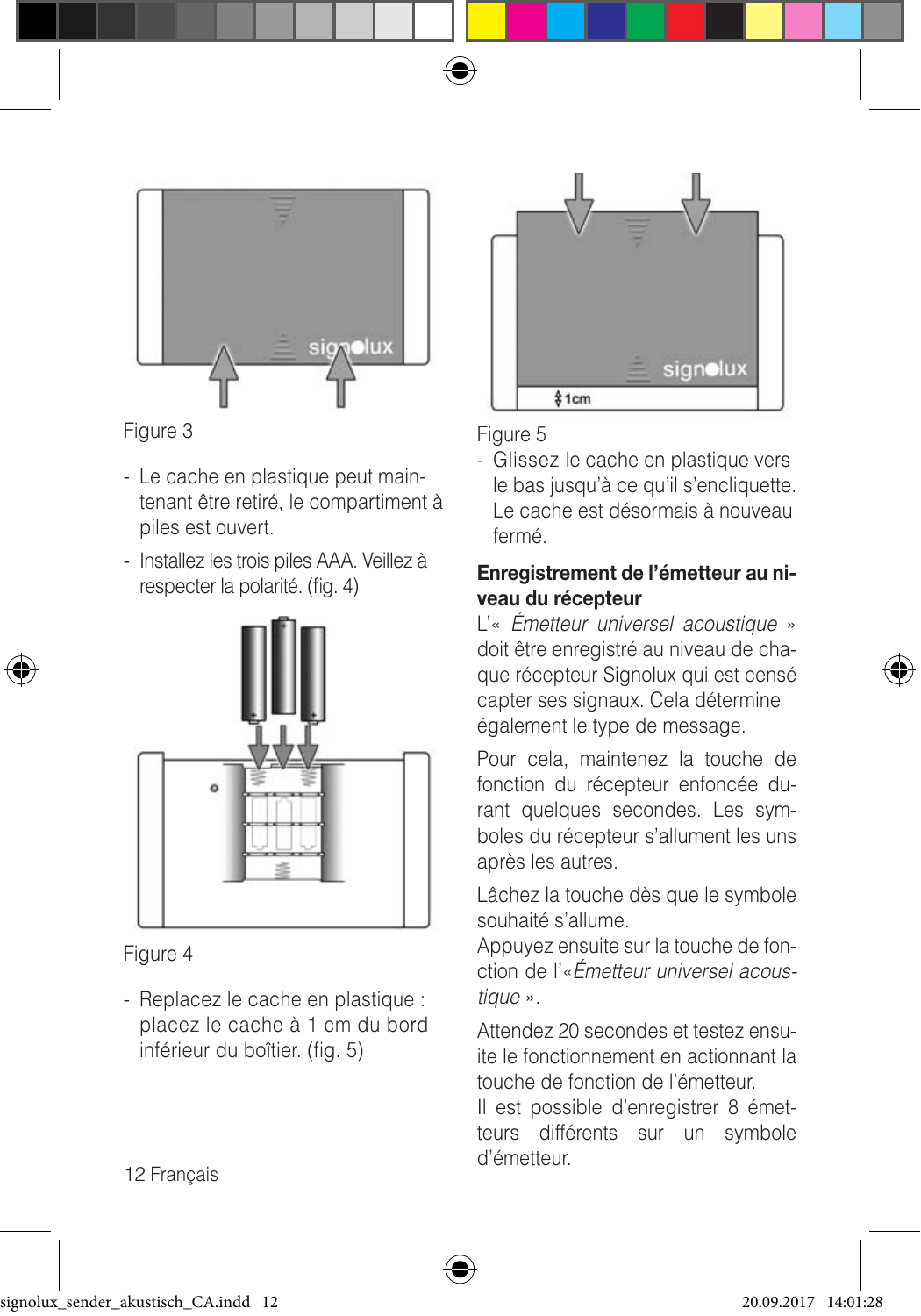## Installation du câble du microphone

En raccordant le câble du microphone, l'« *Émetteur universel acoustique*  » est en mesure de détecter un signal acoustique (par exemple le tintement de la sonnette de porte ou la sonnerie du téléphone) et de l'envoyer sous forme de signal radio aux récepteurs Signolux dans sa portée.

Collez le microphone à côté de la sortie de son de votre sonnette de porte, de votre téléphone, de votre détecteur de fumée, etc. à l'aide de l'anneau adhésif et enfichez le câble du microphone dans le connecteur #1 qui se trouve sur la face inférieure de l'« *Émetteur universel acoustique* ».

Pour cela, retirez le film de protection de l'anneau adhésif sur le microphone. Pour un fonctionnement optimal de l'émetteur, le bouton tournant pour le réglage de la sensibilité doit être réglé de manière à ce que l'émetteur réagisse au signal.

Marche à suivre :

- Tourner le bouton tournant pour le réglage de la sensibilité dans la position la moins sensible (butée gauche).
- Déclencher le bruit et augmenter progressivement la sensibilité de l'émetteur (tourner le bouton tournant de réglage de la sensibilité dans le sens des aiguilles d'une montre) jusqu'à ce que l'émetteur réagisse au bruit.

Enregistrez l'émetteur au niveau des récepteurs à l'aide de l'affichage du symbole correspondant.

### Utilisation de l'alarme bébé

L'« *Émetteur universel acoustiqu*e » peut détecter les pleurs d'un bébé et les transmettre sous forme d'un signal radio aux récepteurs Signolux à sa portée.

Pour cela, le câble de microphone bébé est indispensable (réf. A-4910-0, disponible comme accessoire).

Le câble du microphone fourni ne convient pas pour cela !

Placez le câble du microphone bébé à proximité de la tête du lit d'enfant. Un ruban adhésif est fourni pour cela avec le microphone.

### **Pour éviter tout risque de blessure : veillez impérativement à ce que l'enfant ne puisse pas atteindre le microphone et/ou le câble !**

Enfichez le câble du microphone bébé dans le connecteur 2 sur la face inférieure de l'« *Émetteur universel acoustique* ».

Pour une transmission sûre par l'émetteur, le système de réglage de la sensibilité doit être réglé de manière à réagir de manière fiable aux pleurs d'enfant.

Marche à suivre :

- Tourner le bouton tournant pour le réglage de la sensibilité dans la position la plus sensible (tourner le bouton tournant de réglage de la sensibilité dans le sens des aiguilles d'une montre).
- Si l'émetteur est activé par des bruits sans importance (ronfle-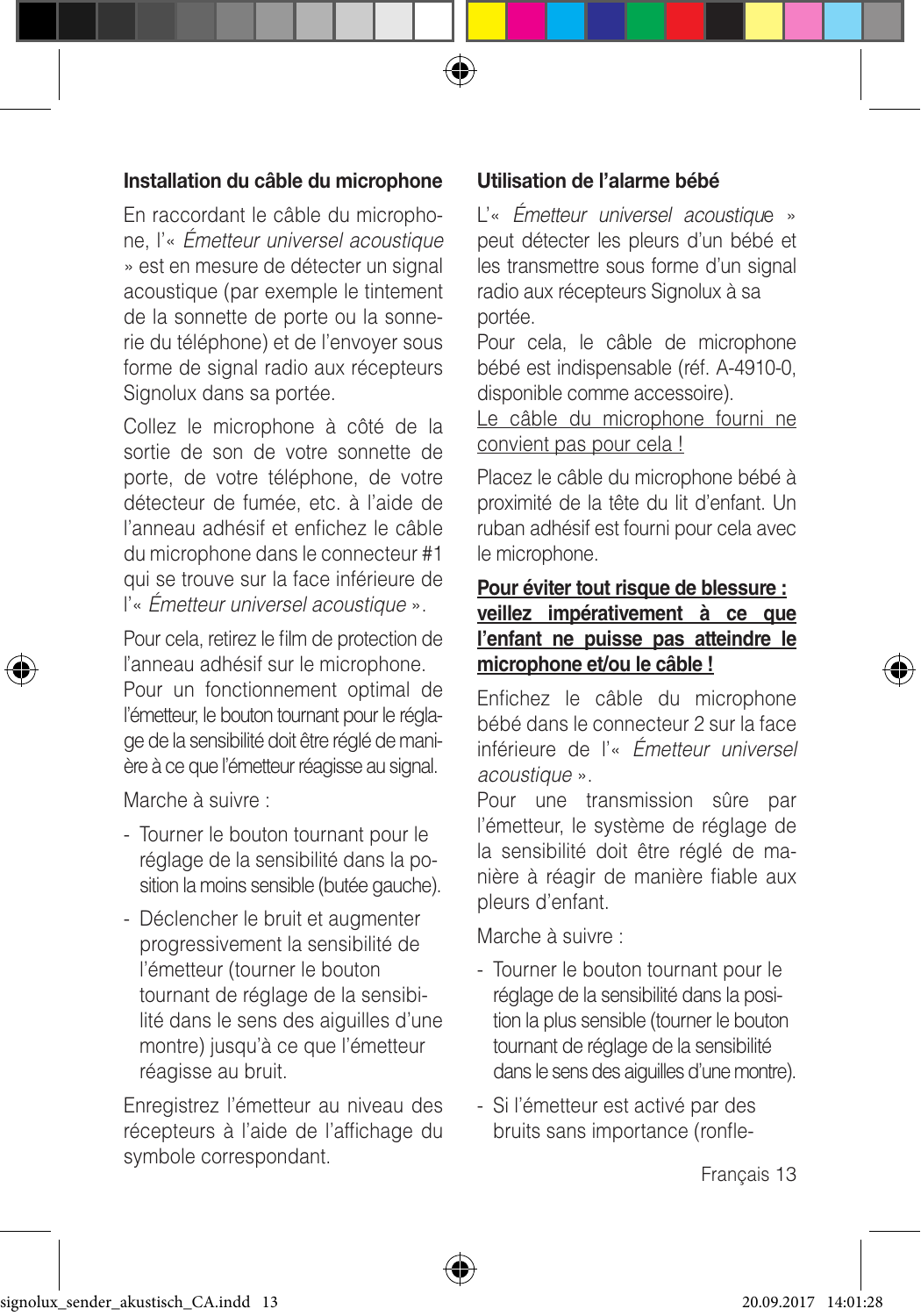ments, soupirs, etc.), diminuez la sensibilité de l'émetteur (tourner le bouton tournant de réglage de la sensibilité dans le sens contraire des aiguilles d'une montre) jusqu'à ce que l'émetteur ne réagisse plus aux bruits de fond.

Le réglage précis doit cependant être effectué en changeant plusieurs fois la valeur de réglage en fonction de vos besoins personnels.

Enregistrez l'émetteur au niveau des récepteurs à l'aide de l'affichage du symbole d'alarme bébé.

La fonction d'alarme bébé peut être facilement mise en marche ou arrêtée à l'aide du bouton d'alarme bébé (fig. 1).

## **Remarque :**

**L'utilisation du microphone bébé exige beaucoup d'énergie de la part de l'«** *Émetteur universel acoustique* **». La durée de vie des piles est donc moins longue et est réduite à environ 100 jours par jeu de piles.** 

Dans ce cas, nous recommandons donc vivement d'utiliser le bloc d'alimentation Signolux (référence A-2690-0, disponible comme accessoire).

### Fixation du émetteur »signolux«

Remarque importante :

Veuillez noter que les pièces métalliques et d'autres matériaux de construction peuvent gêner la propagation du signal radio. Comme ceux-ci peuvent être présents de manière visible ou invisible à l'endroit de fixation ou d'installation, il est conseillé d'effectuer un test radio à l'endroit exact de la fixation avant toute fixation et le cas échéant de choisir un autre endroit de fixation lorsque la réception n'est pas garantie.

L' émetteur « signolux » peut être installé librement ou fixé à l'aide de la fixation murale fournie. Dans ce cas vissez la fixation murale à un mur (ou à une poutre en bois, une armoire, etc.). En cas de fixation sur un mur de briques ou de pierres, il est nécessaire d'utiliser une perceuse avec un foret à béton. Dans ce cas, veuillez utiliser les chevilles fournies pour la fixation du support. Accrochez le émetteur « signolux » dans le support après avoir installé la fixation murale. Placez le émetteur « signolux » dans le support.

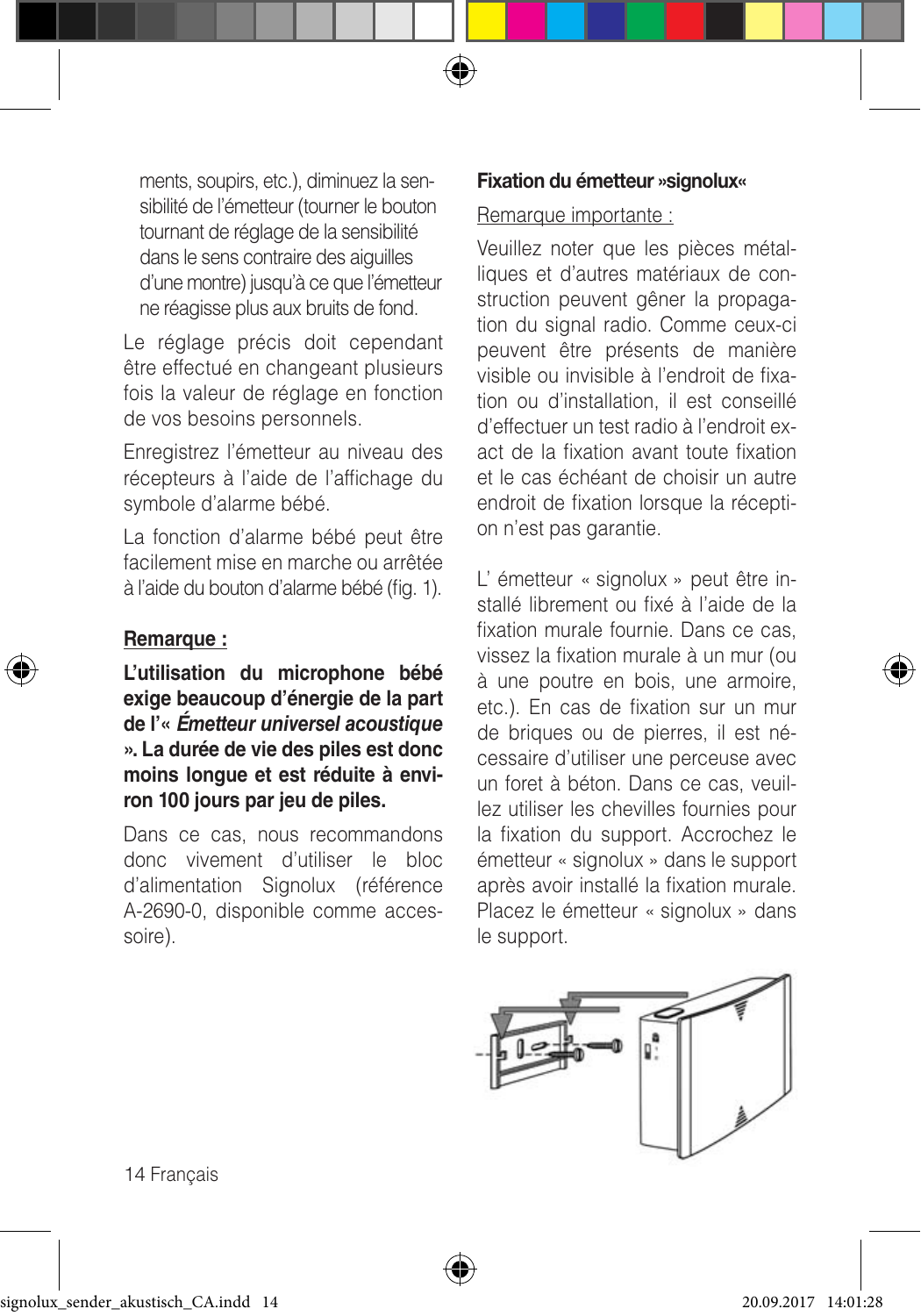#### Maintenance et entretien

L' »*Émetteur universel acoustique*« est est exempt de maintenance.

S'il est sale, nettoyez l'appareil avec un chiffon doux et légèrement humide. N'utilisez jamais d'alcool, de diluant ni d'autres solvants organiques.

L' »*Émetteur universel acoustique*« ne doit pas être exposé en plein soleil de façon prolongée et il doit être protégé contre une chaleur importante, l'humidité et de fortes secousses mécaniques.

Important : Cet appareil n'est pas protégé contre les projections d'eau. Ne pas poser d'objet rempli d'un liquide, par exemple un vase, près de l'appareil. De même, ne pas poser près de l'appareil une source de combustion comme par exemple une bougie allumée.

#### Garantie

L' »*Émetteur universel acoustique*« présente une grande sécurité de fonctionnement.

Si en dépit d'un montage et d'un emploi corrects, des dysfonctionnements apparaissaient, veuillez contacter votre vendeur spécialisé ou vous adresser directement au fabricant. La garantie comprend la réparation gratuite y compris la réexpédition. La seule condition est de renvoyer l'appareil dans son emballage d'origine. Ne le jetez donc pas. Cette garantie ne s'applique pas pour des dommages occasionnés par une mauvaise manipulation ou encore des tentatives de réparation par des personnes non autorisées (endommagement du cachet signalétique de l'appareil). Les réparations sous garantie ne sont exécutées que si la carte de garantie dûment remplie est jointe à l'appareil.

Le numéro de série doit être indiqué dans tous les cas.

**Elimination** des appareils électriques et électroniques usagés (à appliquer dans les pays de l'Union Européenne et

dans les autres pays européens avec un système de collecte séparée de ces appareils).

Ce symbole figurant sur le produit ou sur son emballage signifie que ce produit ne doit pas être éliminé avec les déchets ménagers mais doit être remis à une déchetterie ou à un point de collecte pour le recyclage des appareils électriques et électroniques.

Toute contribution à l'élimination correcte de ce produit protège l'environnement et la santé de tous. L'environnement et la santé sont mis en danger par une élimination inadaptée des déchets. Le recyclage des matériaux aide à réduire la consommation de matières premières. Pour obtenir de plus amples informations sur le recyclage de ce produit, se renseigner auprès de sa commune, des services municipaux d'élimination des déchets ou auprès du magasin revendeur.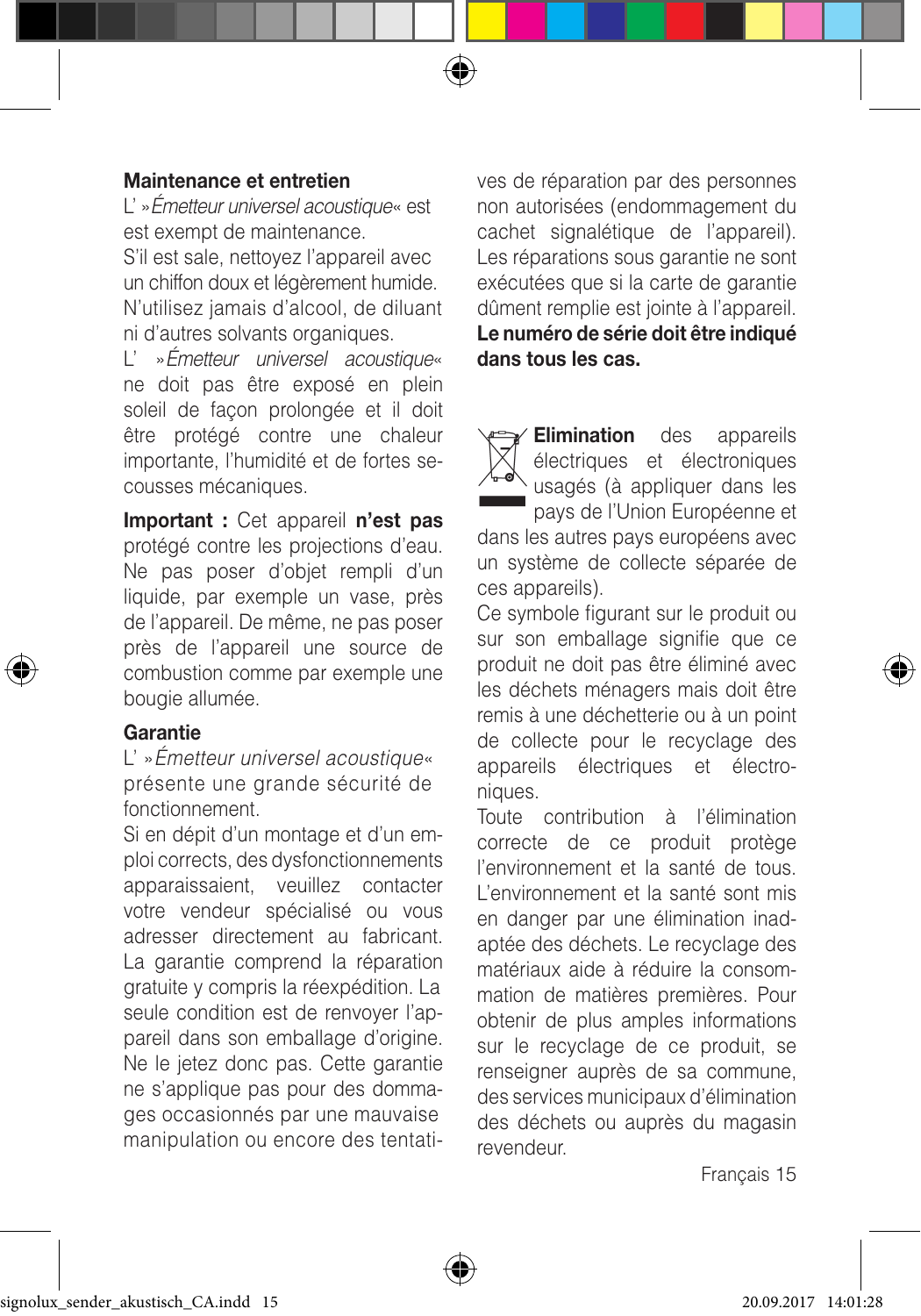# Spécifications techniques

| 3x piles type AAA 1,5 V<br>ou                                                                                 |
|---------------------------------------------------------------------------------------------------------------|
| 110V-230 V, 50/60 Hz; 6 V DC 1000 mA (acces<br>soire)                                                         |
| $0$ à 40 $^{\circ}$ C                                                                                         |
| 418 MHz / 915 MHz                                                                                             |
| 75 mm                                                                                                         |
| 122 mm                                                                                                        |
| 38 mm                                                                                                         |
| 128 g (sans piles)                                                                                            |
| Jusqu'à 1 - 2 ans, à 5 signaux par jour, selon<br>le type et la qualité de la batterie utilisée.              |
| Connecté et activé microphone bébé (inter-<br>rupteur sur la position "1") réduit la durée<br>env. 100 jours. |
|                                                                                                               |

Cet appareil est conforme aux exigences des directives de IC suivantes : 47 CFR Part 15; 2013 RSS-210 ISSUE 8



Sous réserve de modifications techniques.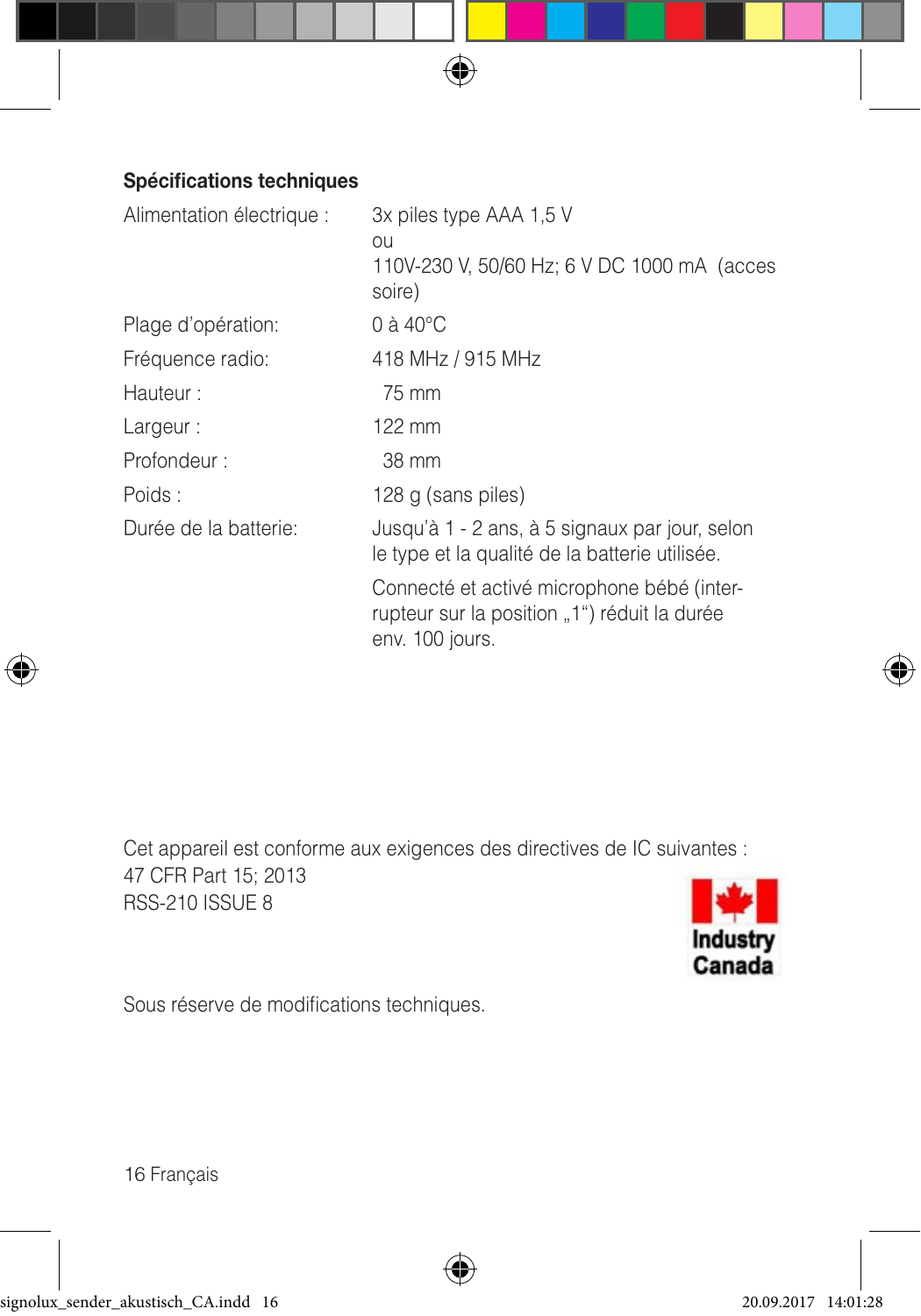Français 17